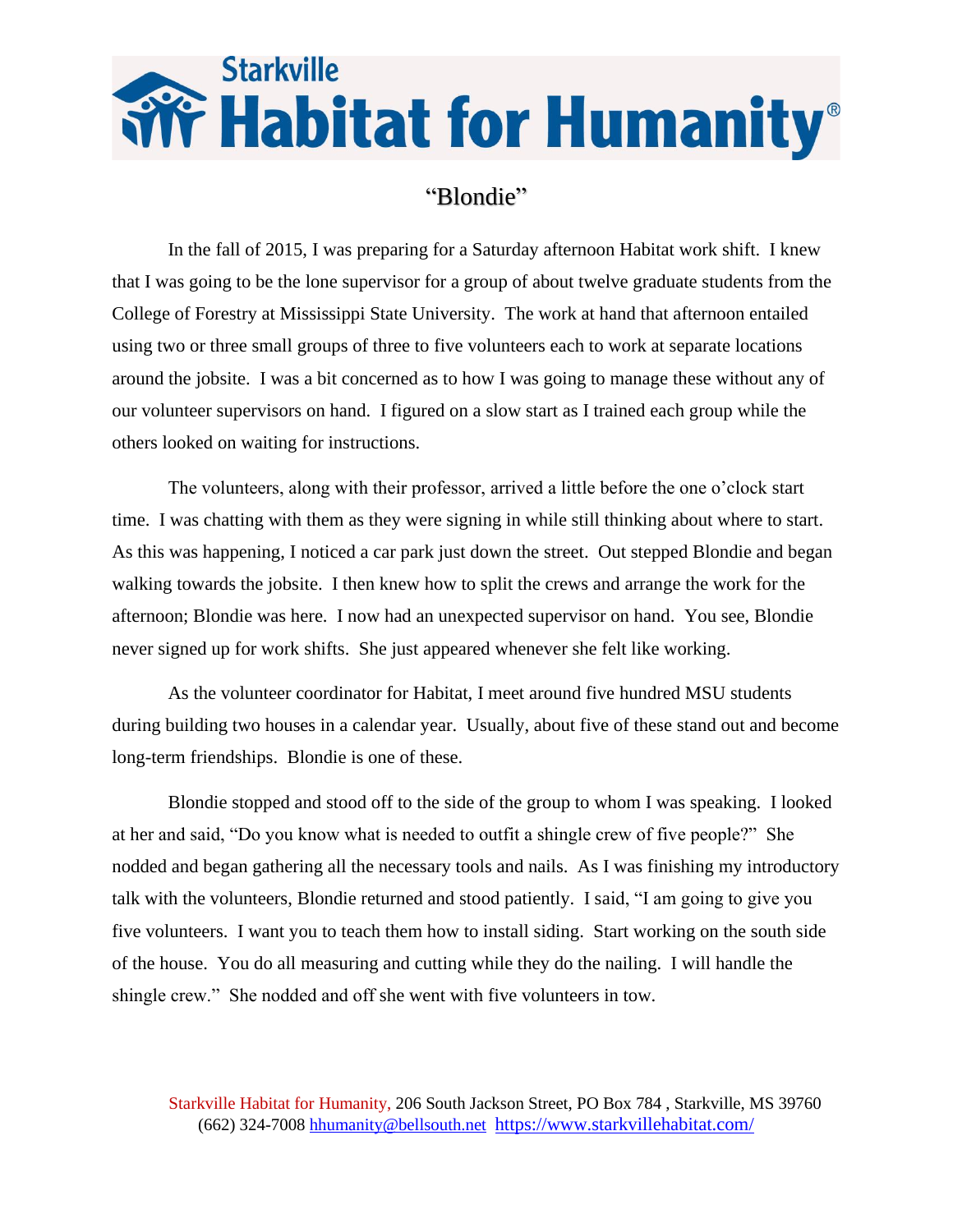## **Starkville Field Humanity**®

What I had just done was to put an eighteen-year-old female freshman, barely one month into her first year of living away from home, in charge of a construction project for which I was responsible. I did this with no reservations. This kid had earned my full confidence.

Blondie is from Houston, Texas. She arrived on campus for move-in day at the freshman dormitory which occurred about ten days before classes began. This gave freshmen time to orient themselves to a new environment and, through the Maroon Volunteer Center at MSU, be involved in community service projects. Habitat uses this week to begin framing what is known as the Maroon Edition House sponsored each fall by MSU. We worked six full days that week and Blondie was there every day.

One week is enough time to learn where tools are stored, how to stack lumber at the end of the day and how to navigate the tidal forces of the strange and quirky personalities one must endure at Starkville Habitat. This gave Blondie opportunities to demonstrate a mental acuity which presented as the talent of "see it done once; no need to show me a second time."

As the build progressed that fall, when Blondie was present she was usually the person in charge of measuring and sizing lumber; she had become our resident sawyer. This facilitated matters greatly because the volunteer supervisor who normally wanted to do this job has the nickname "plus or minus." Which, of course, yields wasted lumber and a whole lot of shouting.

In other words, Blondie had had enough time to demonstrate to me that she had skills with our tools, used them safely and was dependable. I trusted her. So, yes, I sent her to do a job managing five older volunteers.

I probably spent an hour with my shingling crew on the roof. When I was satisfied that they could carry on without me for a few minutes, I came down to visit with their professor. We were talking when Blondie walked around the corner of the house to cut another piece of siding. The professor, a female, nodded toward Blondie and said, "She's your daughter, isn't she?" I didn't see that coming. I responded that she is just one of many student volunteers. "You